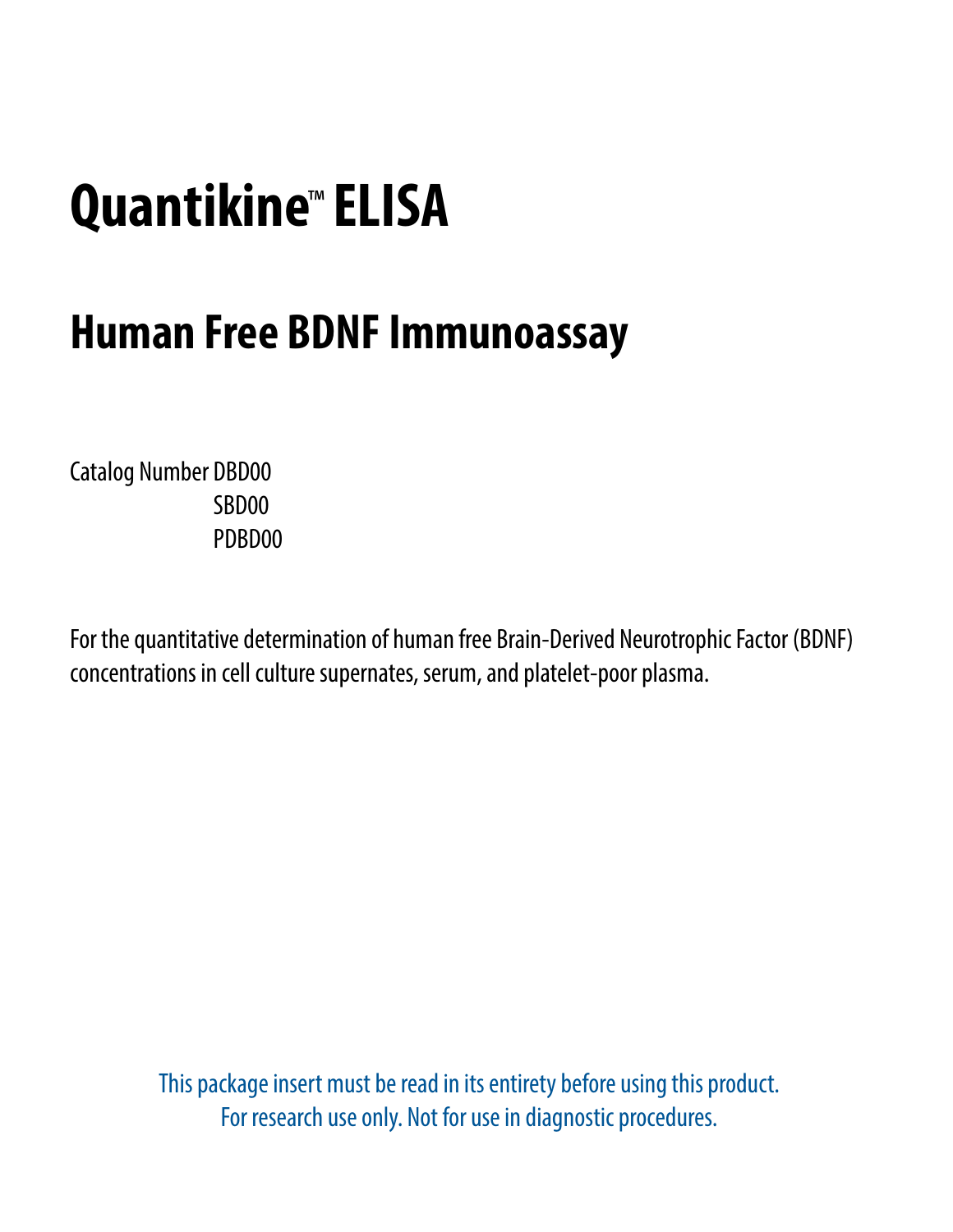#### **TABLE OF CONTENTS**

#### **SECTION**

#### **PAGE**

#### **Manufactured and Distributed by:**

**USA R&D Systems, Inc.** 614 McKinley Place NE, Minneapolis, MN 55413 TEL: 800 343 7475 612 379 2956 FAX: 612 656 4400 E-MAIL: info@bio-techne.com

#### **Distributed by:**

#### Europe | Middle East | Africa Bio-Techne Ltd.

19 Barton Lane, Abingdon Science Park Abingdon OX14 3NB, UK TEL: +44 (0)1235 529449 FAX: +44 (0)1235 533420 E-MAIL: info.emea@bio-techne.com

#### China Bio-Techne China Co., Ltd.

Unit 1901, Tower 3, Raffles City Changning Office, 1193 Changning Road, Shanghai PRC 200051 TEL: +86 (21) 52380373 (400) 821-3475 FAX:  $+86(21)$  52371001 E-MAIL: info.cn@bio-techne.com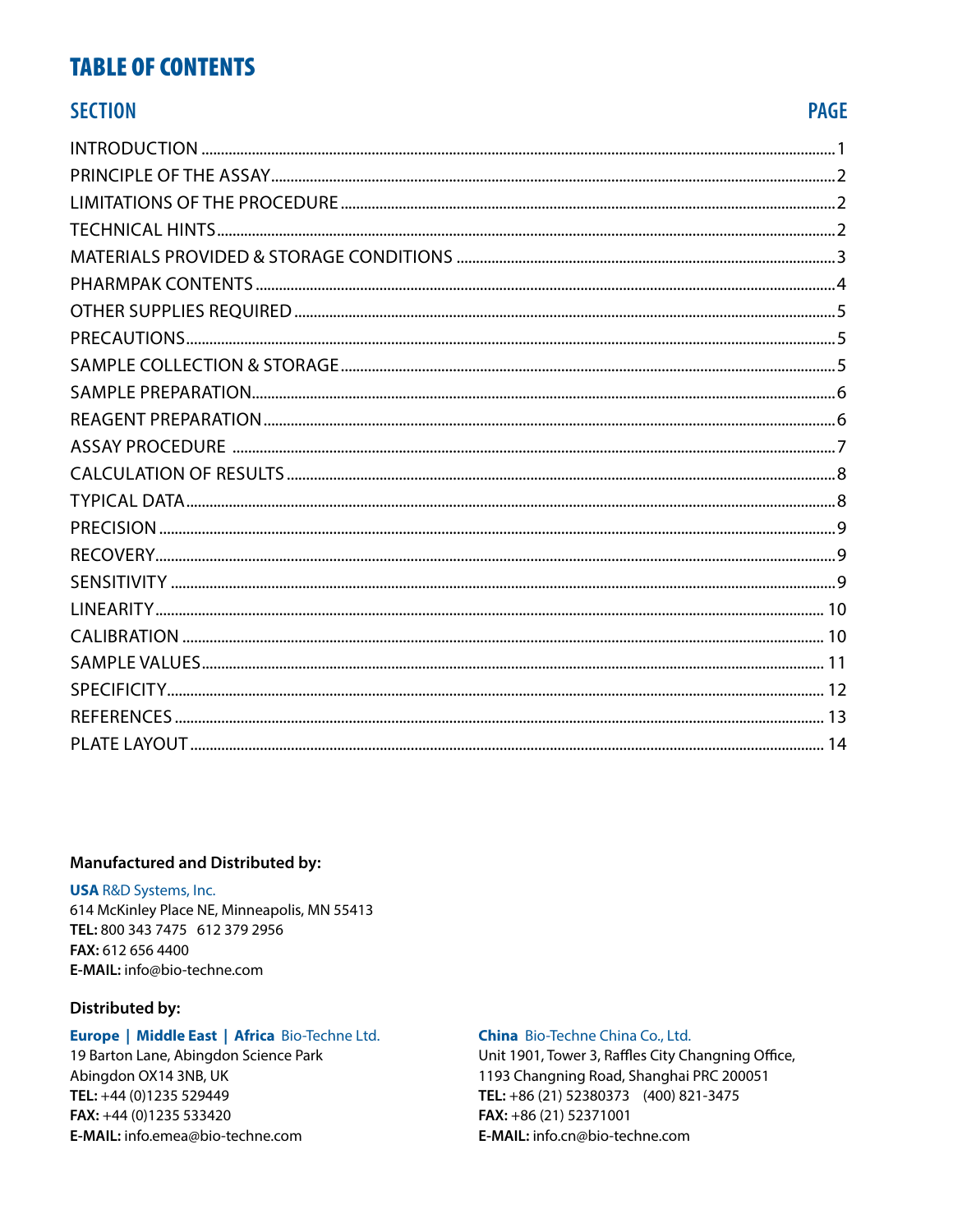## <span id="page-2-0"></span>INTRODUCTION

Human mature BDNF is a 13 kDa, 119 amino acid (aa) residue non-glycosylated polypeptide whose primary structure is conserved among all mammalian species examined (1-4). Initially synthesized as a 247 aa residue prepropeptide, the BDNF molecule is divided into an 18 aa residue signal sequence, a 110 aa residue prosequence, and a 119 aa residue mature segment (2). Similar to other neurotrophic factors, there is a possibility that the N-terminus is alternatively spliced, giving rise to a longer pre-pro segment (but identical mature segment) with different functional properties (2). As a mature molecule, BDNF is 52% identical to NGF at the amino acid level, exists as a noncovalently-linked homodimer in solution, and contains six cysteine residues that are believed to form three intrachain disulfide linkages (1-3). Cells known to express BDNF include fibroblasts (5), astrocytes (6), neurons of varying phenotype and location (6-8), megakaryocytes/platelets (9), Schwann cells (near injury) (10) and, possibly, smooth muscle cells (11). BDNF in plasma is detected in the pg/mL range, while BDNF in serum is measured in the ng/mL range, the difference apparently attributable to platelet degranulation and BDNF release during clotting (3, 9, 12). The conservation of BDNF structure potentially allows a human BDNF ELISA to be widely applied across species.

There are at least two receptors for BDNF, the first being the low affinity 75 kDa Nerve Growth Factor Receptor (LNGFR), and the second being the high affinity 145 kDa TrkB (tropomyosin receptor kinase-B) (13). The LNGFR is a 399 aa residue Type-I (extracellular N-terminus) transmembrane glycoprotein that is currently considered to be a member of the TNF receptor superfamily (14, 15). Although all neurotrophins bind LNGFR with approximately the same affinity (Kd~1 nM), the significance of such binding is uncertain (13, 16, 17). What seems clear is that the LNGFR alone can engage certain signal transduction pathways (18). The biological significance of the activation of these pathways is not well understood. For BDNF specifically, LNGFR may serve as a retrograde transport molecule in neurons, promote Schwann cell migration near injury, and/or modulate TrkB activity in those cells that coexpress both LNGFR and TrkB (16, 18). The second receptor for BDNF is the TrkB high affinity receptor (Kd~10 pM), a receptor that also binds NT-3 and NT-4/5 (13, 19). Human TrkB is a 792 aa residue type I (extracellular N-terminus) transmembrane glycoprotein that exhibits a number of distinct extracellular domains. These include two N-terminal cysteine-rich regions that flank an intervening leucine-rich domain and two membrane proximal C2 Ig-like domains (20). Comparing human and rat proteins, these regions exhibit over 90% identity in aa sequence (20). Alternative splice events have been identified for the TrkB gene in the mouse (21), the rat (22), and the human (20). In each case, nonsignalling, cytoplasmically-truncated variants are produced, leading to speculation that alternative splicing may be one method by which cells down-regulate neurotrophin activity (20, 22). While full TrkB activity is believed to require TrkB homodimerization (22), evidence suggests that full length TrkB and TrkC receptors may also form functional heterodimers in select cells where both receptors are co-expressed. These include cerebellar granule neurons and neurons of the hippocampal dentate nucleus (23, 24). Among the cells known to express TrkB are motoneurons of the spinal cord (10), pyramidal cells of the hippocampus (25), almost all neurons in the developing brain (25), and thymocytes (26), leading to speculation that BDNF plays a role in lymphopoiesis.

The number of functions attributed to BDNF is quite large. During development, BDNF has been implicated in neuronal differentiation, maturation, survival and synapse formation (27). In the adult, one of its most promising roles centers on neuroprotection, possibly protecting forebrain neurons from ischemic attack (28) and motor neurons from axotomy-induced death (29).

The Quantikine™ Human Free BDNF Immunoassay is a 3.5 hour solid phase ELISA designed to measure free human BDNF in cell culture supernates, serum, and platelet-poor plasma not bound to other proteins, receptors, or other factors. It contains recombinant human BDNF expressed in *Sf* 21 cells and antibodies raised against the recombinant factor. This immunoassay has been shown to quantitate the recombinant BDNF accurately. Results obtained measuring natural human free BDNF showed doseresponse curves that were parallel to the standard curves obtained using the Quantikine kit standards. These results indicate that this kit can be used to determine relative mass values for natural human free BDNF.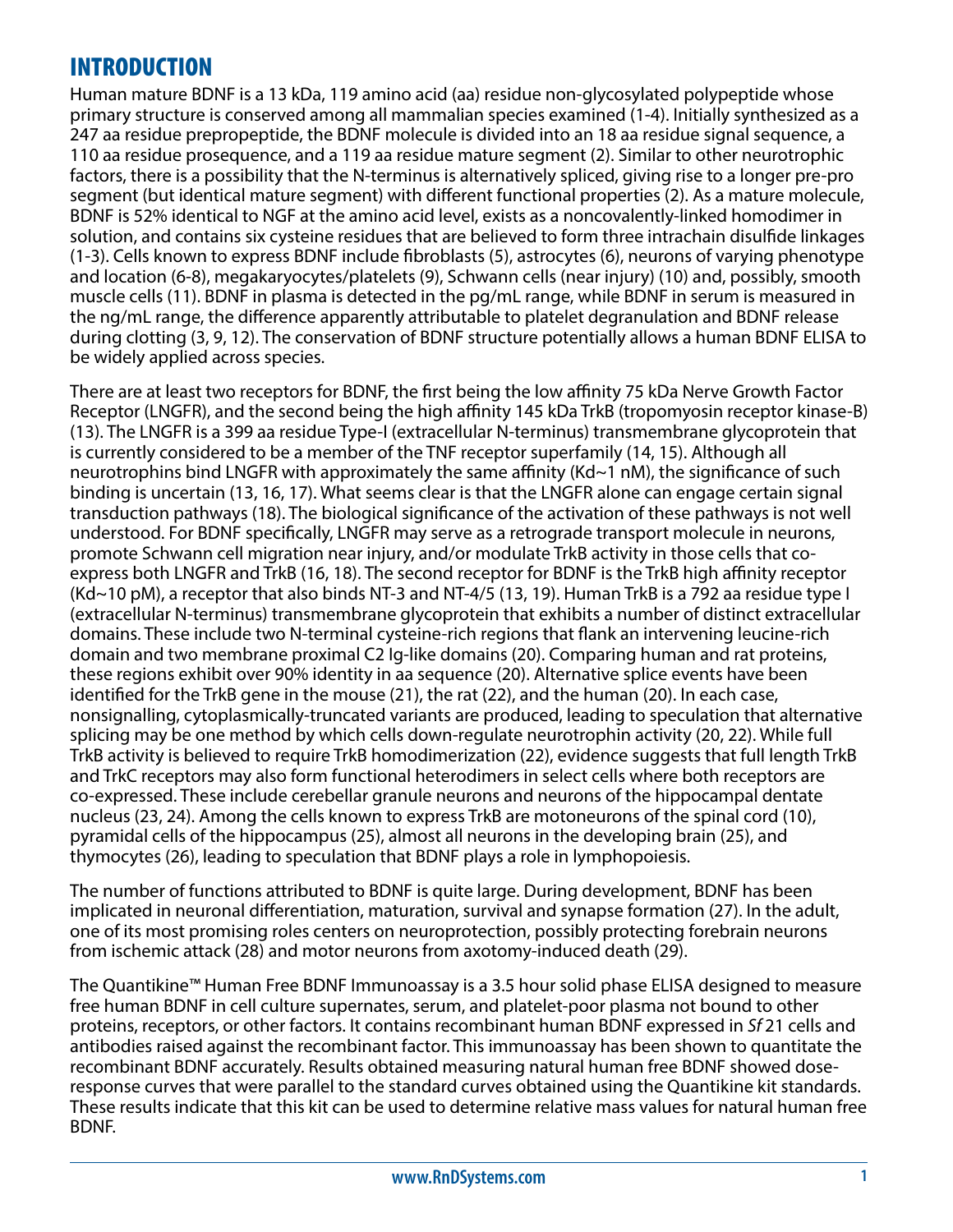## <span id="page-3-0"></span>PRINCIPLE OF THE ASSAY

This assay employs the quantitative sandwich enzyme immunoassay technique. A monoclonal antibody specific for human free BDNF has been pre-coated onto a microplate. Standards and samples are pipetted into the wells and any free BDNF present is bound by the immobilized antibody. An enzyme-linked monoclonal antibody specific for human free BDNF is added to the wells. Following a wash to remove any unbound antibody-enzyme reagent, a substrate solution is added to the wells and color develops in proportion to the amount of free BDNF bound in the initial step. The color development is stopped and the intensity of the color is measured.

## LIMITATIONS OF THE PROCEDURE

- FOR RESEARCH USE ONLY. NOT FOR USE IN DIAGNOSTIC PROCEDURES.
- The kit should not be used beyond the expiration date on the kit label.
- Do not mix or substitute reagents with those from other lots or sources.
- It is important that the calibrator diluent selected for the standard curve be consistent with the samples being assayed.
- If samples generate values higher than the highest standard, dilute the samples with the appropriate calibrator diluent and repeat the assay. If cell culture supernate samples require large dilutions, perform an intermediate dilution with culture media and the final dilution with the appropriate calibrator diluent.
- Any variation in diluent, operator, pipetting technique, washing technique, incubation time or temperature, and kit age can cause variation in binding.
- Variations in sample collection, processing, and storage may cause sample value differences.
- This assay is designed to eliminate interference by other factors present in biological samples. Until all factors have been tested in the Quantikine® Immunoassay, the possibility of interference cannot be excluded.

## TECHNICAL HINTS

- When mixing or reconstituting protein solutions, always avoid foaming.
- To avoid cross-contamination, change pipette tips between additions of each standard level, between sample additions, and between reagent additions. Also, use separate reservoirs for each reagent.
- To ensure accurate results, proper adhesion of plate sealers during incubation steps is necessary.
- When using an automated plate washer, adding a 30 second soak period following the addition of Wash Buffer, and/or rotating the plate 180 degrees between wash steps may improve assay precision.
- Substrate Solution should remain colorless until added to the plate. Keep Substrate Solution protected from light. Substrate Solution should change from colorless to gradations of blue.
- Stop Solution should be added to the plate in the same order as the Substrate Solution. The color developed in the wells will turn from blue to yellow upon addition of the Stop Solution. Wells that are green in color indicate that the Stop Solution has not mixed thoroughly with the Substrate Solution.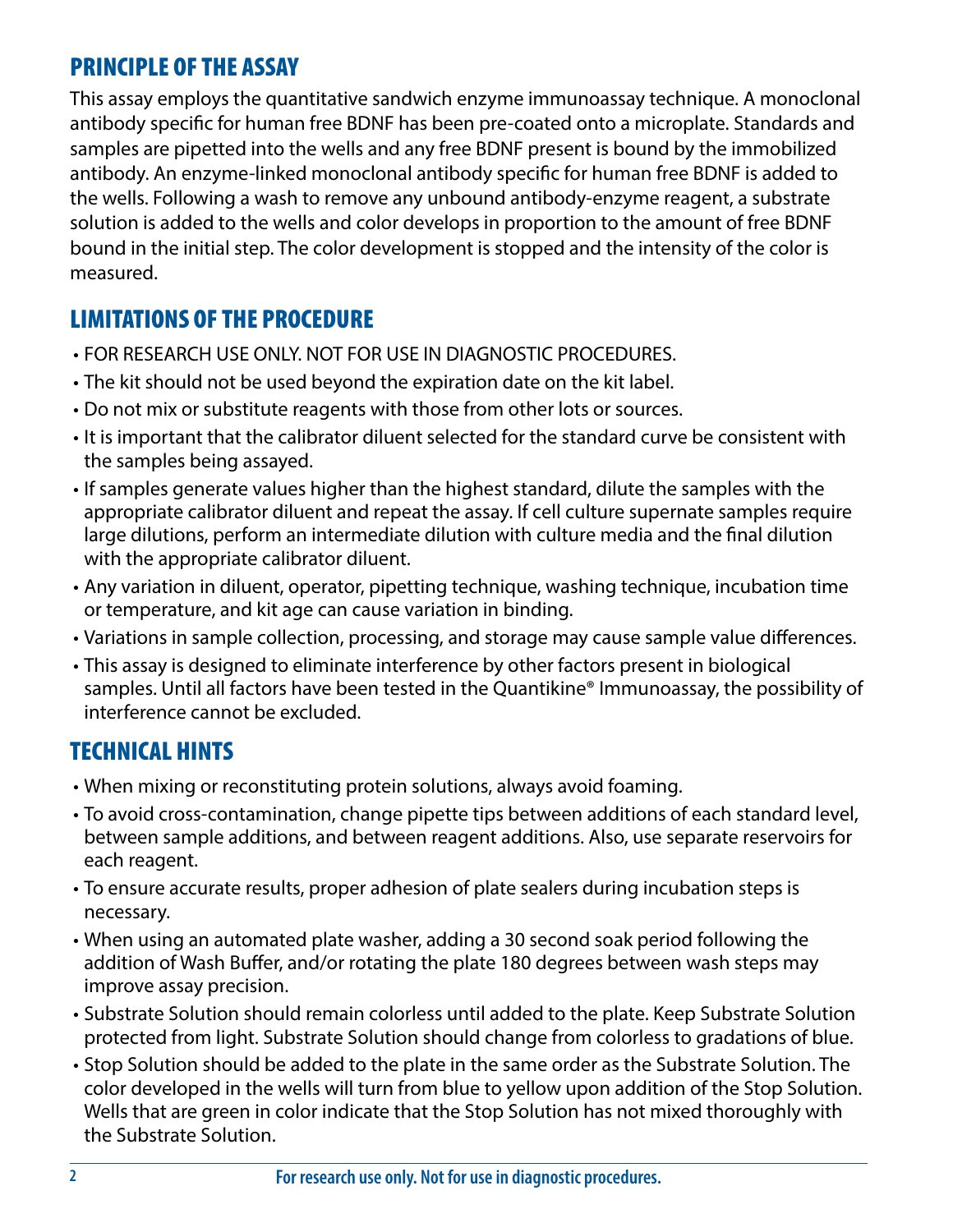## <span id="page-4-0"></span>MATERIALS PROVIDED & STORAGE CONDITIONS

Store the unopened kit at 2-8 °C. Do not use past kit expiration date.

| <b>PART</b>                                         | PART#                   | <b>CATALOG#</b><br><b>DBD00</b> | <b>CATALOG#</b><br><b>SBD00</b> | <b>DESCRIPTION</b>                                                                                                                                       | <b>STORAGE OF OPENED/</b><br><b>RECONSTITUTED MATERIAL</b>                                                                                                             |  |
|-----------------------------------------------------|-------------------------|---------------------------------|---------------------------------|----------------------------------------------------------------------------------------------------------------------------------------------------------|------------------------------------------------------------------------------------------------------------------------------------------------------------------------|--|
| <b>Human</b><br><b>Free BDNF</b><br>Microplate      | 890388                  | 1 plate                         | 6 plates                        | 96 well polystyrene microplate<br>(12 strips of 8 wells) coated with a<br>monoclonal antibody specific for<br>human free BDNF.                           | Return unused wells to the foil<br>pouch containing the desiccant<br>pack. Reseal along entire edge of<br>the zip-seal. May be stored for up<br>to 1 month at 2-8 °C.* |  |
| <b>Human</b><br><b>Free BDNF</b><br><b>Standard</b> | 890390                  | 2 vials                         | 12 vials                        | <b>Recombinant human BDNF in</b><br>a buffered protein base with<br>preservatives; lyophilized. Refer<br>to the vial label for reconstitution<br>volume. | Use a fresh standard for each<br>assay. Discard after use.                                                                                                             |  |
| <b>Human</b><br><b>Free BDNF</b><br>Conjugate       | 890389                  | 1 vial                          | 6 vials                         | 11 mL/vial of a monoclonal<br>antibody specific for human free<br><b>BDNF</b> conjugated to horseradish<br>peroxidase with preservatives.                |                                                                                                                                                                        |  |
| <b>Assay Diluent</b><br>RD1S                        | 895137                  | 1 vial                          | 6 vials                         | 11 mL/vial of a buffered protein<br>base with preservatives.                                                                                             |                                                                                                                                                                        |  |
| <b>Calibrator Diluent</b><br><b>RD5K</b>            | 895119                  | 1 vial                          | 6 vials                         | 21 mL/vial of a buffered protein<br>base with preservatives.<br>For cell culture supernate samples.                                                      |                                                                                                                                                                        |  |
| <b>Calibrator Diluent</b><br><b>RD6P</b>            | 895118                  | 1 vial                          | 6 vials                         | 21 mL/vial of animal serum with<br>preservatives. For serum/plasma<br>samples. May contain a precipitate.<br>Mix well before and during use.             | May be stored for up to<br>1 month at 2-8 $\degree$ C.*                                                                                                                |  |
| <b>Wash Buffer</b><br>Concentrate                   | 895003                  | 1 vial                          | 6 vials                         | 21 mL/vial of a 25-fold<br>concentrated solution of buffered<br>surfactant with preservative.<br>May turn yellow over time.                              |                                                                                                                                                                        |  |
| <b>Color Reagent A</b>                              | 895000                  | 1 vial                          | 6 vials                         | 12 mL/vial of stabilized hydrogen<br>peroxide.                                                                                                           |                                                                                                                                                                        |  |
| <b>Color Reagent B</b>                              | 895001                  | 1 vial                          | 6 vials                         | 12 mL/vial of stabilized chromogen<br>(tetramethylbenzidine).                                                                                            |                                                                                                                                                                        |  |
| <b>Stop Solution</b>                                | 895032                  | 1 vial                          | 6 vials                         | 6 mL/vial of 2 N sulfuric acid.                                                                                                                          |                                                                                                                                                                        |  |
| <b>Plate Sealers</b>                                | $\mathsf{N}/\mathsf{A}$ | 4 strips                        | 24 strips                       | Adhesive strips.                                                                                                                                         |                                                                                                                                                                        |  |

\* Provided this is within the expiration date of the kit.

DBD00 contains sufficient materials to run an ELISA on one 96 well plate. SBD00 (SixPak) contains sufficient materials to run ELISAs on six 96 well plates.

This kit is also available in a PharmPak (R&D Systems®, Catalog # PDBD00). Refer to the PharmPak Contents section for specific vial counts.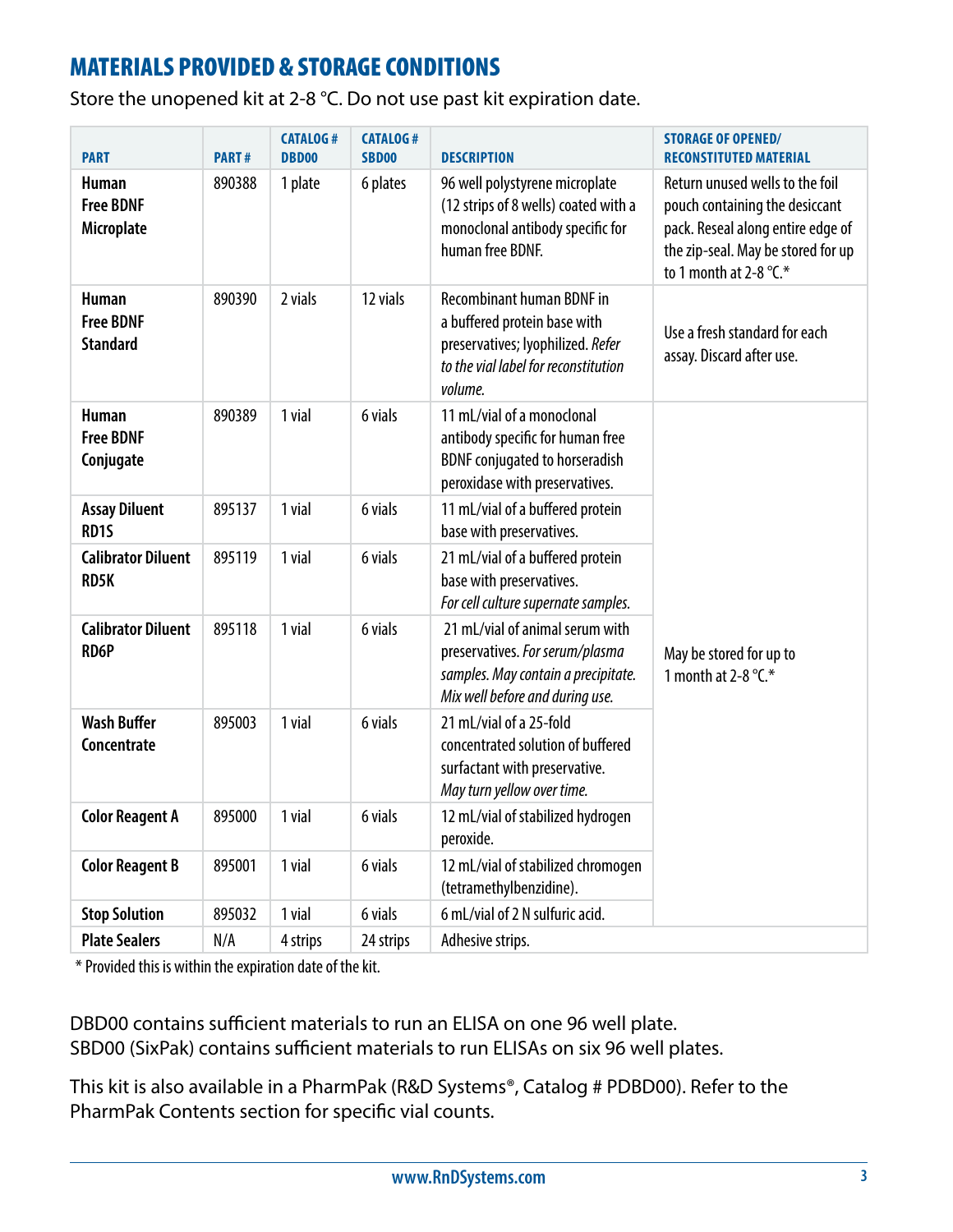#### <span id="page-5-0"></span>PHARMPAK CONTENTS

Each PharmPak contains reagents sufficient for the assay of 50 microplates (96 wells/plate). The package inserts supplied are the same as those supplied in the single kit packs and because of this, a few minor differences related to the number of reagents and their container sizes should be noted.

- Sufficient material is supplied to perform at least 50 standard curves; reuse of each vial may be required. The number of vials, and the number of standard curves obtained per vial will vary with the analyte.
- Wash Buffer 25X Concentrate is bulk packed in 125 mL bottles containing 100 mL. **Note:** *Additional wash buffer is available for purchase (R&D Systems®, Catalog # WA126).*

| <b>PART</b>                       | <b>PART#</b> | <b>QUANTITY</b> |
|-----------------------------------|--------------|-----------------|
| <b>Human Free BDNF Microplate</b> | 890388       | 50 plates       |
| <b>Human Free BDNF Conjugate</b>  | 890389       | 50 vials        |
| <b>Human Free BDNF Standard</b>   | 890390       | 25 vials        |
| <b>Calibrator Diluent RD5K</b>    | 895119       | 50 vials        |
| 0r                                |              |                 |
| <b>Calibrator Diluent RD6P</b>    | 895118       | 50 vials        |
| <b>Assay Diluent RD1S</b>         | 895118       | 50 vials        |
| <b>Color Reagent A</b>            | 895000       | 50 vials        |
| <b>Color Reagent B</b>            | 895001       | 50 vials        |
| <b>Stop Solution</b>              | 895032       | 50 vials        |
| <b>Wash Buffer Concentrate</b>    | 895126       | 9 bottles       |
| <b>Plate Sealers</b>              | N/A          | 100 sheets      |
| <b>Package Insert</b>             | 750275       | 2 booklets      |

The reagents provided in this PharmPak are detailed below.

*\*If additional standard vials are needed, contact Technical Service at techsupport@bio-techne.com*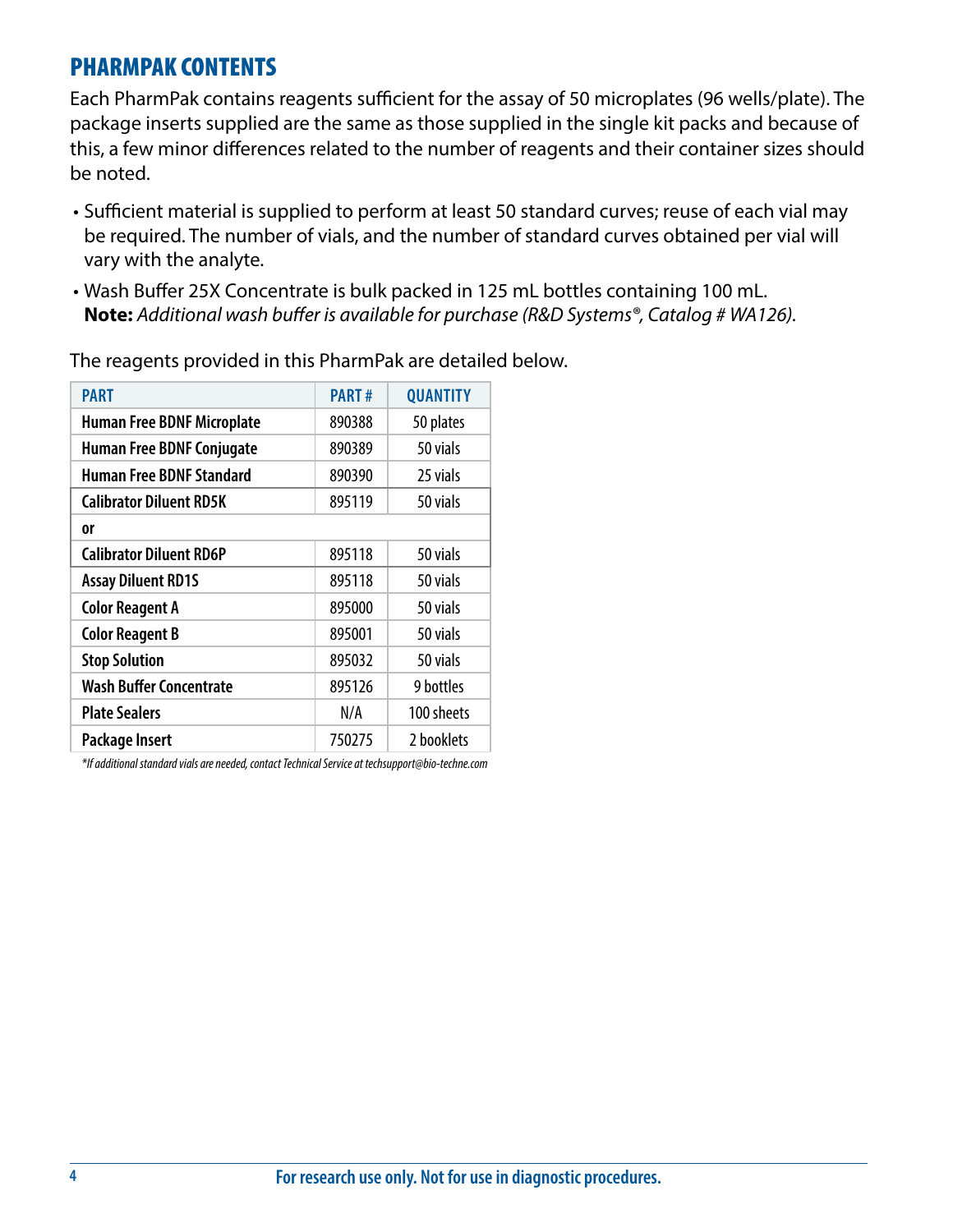## <span id="page-6-0"></span>OTHER SUPPLIES REQUIRED

- Microplate reader capable of measuring absorbance at 450 nm, with the correction wavelength set at 540 nm or 570 nm
- Pipettes and pipette tips
- Deionized or distilled water
- Squirt bottle, manifold dispenser, or automated microplate washer
- Refrigerated centrifuge
- 500 mL graduated cylinder
- **Polypropylene** test tubes for dilution of standards and samples
- Human Free BDNF Controls (optional; R&D Systems®, Catalog # QC22)

## PRECAUTIONS

The Stop Solution provided with this kit is an acid solution.

Some components in this kit contain a preservative which may cause an allergic skin reaction. Avoid breathing mist.

Color Reagent B may cause skin, eye, and respiratory irritation. Avoid breathing fumes.

Wear protective gloves, clothing, eye, and face protection. Wash hands thoroughly after handling. Refer to the SDS on our website prior to use.

## SAMPLE COLLECTION & STORAGE

**The sample collection and storage conditions listed below are intended as general guidelines. Sample stability has not been evaluated.**

**Cell Culture Supernates** - Remove particulates by centrifugation and assay immediately or aliquot and store samples at  $\leq$  -20 °C. Avoid repeated freeze-thaw cycles.

**Serum** - Use a serum separator tube (SST) and allow samples to clot for 30 minutes at room temperature before centrifugation for 15 minutes at 1000 x g. Remove serum and assay immediately or aliquot and store samples at  $\leq$  -20 °C. Avoid repeated freeze-thaw cycles.

**Platelet-poor Plasma** - Collect plasma on ice using EDTA, heparin, or citrate as an anticoagulant. Centrifuge at 2-8 °C for 15 minutes at 1000 x g within 30 minutes of collection. An additional centrifugation step of the separated plasma at 10,000 x q for 10 minutes at 2-8  $^{\circ}$ C is recommended for complete platelet removal. Assay immediately or aliquot and store samples at  $\leq$  -20 °C. Avoid repeated freeze-thaw cycles.

**BDNF is present in platelet granules and is released upon platelet activation. Therefore, to measure circulating levels of BDNF, platelet-poor plasma should be collected for measurement. It should be noted that many protocols for plasma preparation, including procedures recommended by the Clinical Laboratory and Standards Institute (CLSI), result in incomplete removal of platelets from blood. This will cause variable and irreproducible results for assays of factors contained in platelets and released by platelet activation.**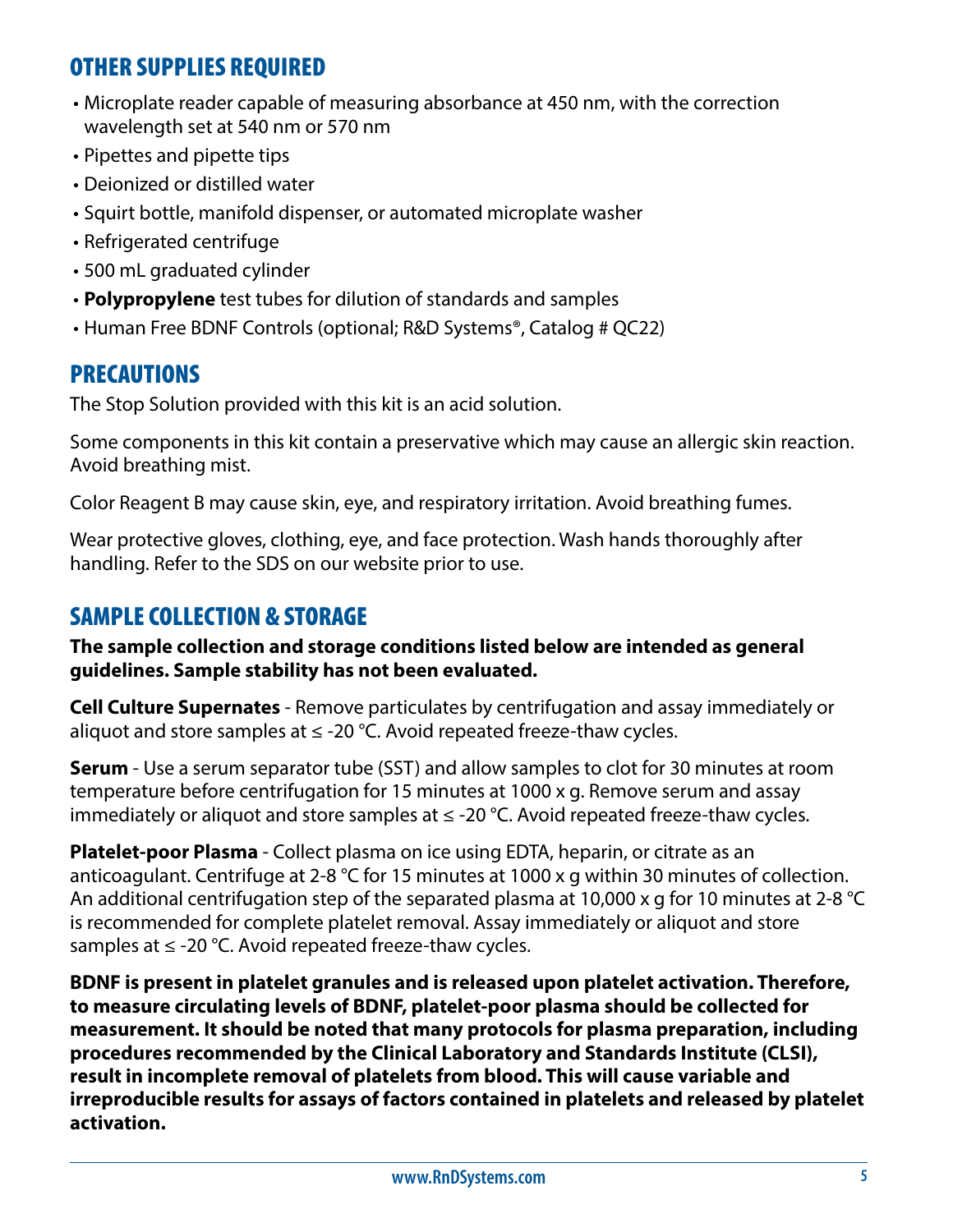#### <span id="page-7-0"></span>SAMPLE PREPARATION

#### **Use polypropylene tubes.**

Serum samples require at least a 20-fold dilution into Calibrator Diluent RD6P prior to the assay. A suggested 20-fold dilution is 10 μL of sample + 190 μL of Calibrator Diluent RD6P.

#### REAGENT PREPARATION

#### **Bring all reagents to room temperature before use.**

**Wash Buffer** - If crystals have formed in the concentrate, warm to room temperature and mix gently until the crystals have completely dissolved. Add 20 mL of Wash Buffer Concentrate to 480 mL of deionized or distilled water to prepare 500 mL of Wash Buffer.

**Substrate Solution** - Color Reagents A and B should be mixed together in equal volumes within 15 minutes of use. Protect from light. 200 μL of the resultant mixture is required per well.

#### **Human Free BDNF Standard** - **Refer to the vial label for reconstitution volume.**

Reconstitute the Human Free BDNF Standard with Calibrator Diluent RD5K (*for cell culture supernate samples*) or Calibrator Diluent RD6P (*for serum/plasma samples*). This reconstitution produces a stock solution of 40,000 pg/mL. Allow the standard to sit for a minimum of 15 minutes with gentle agitation prior to making dilutions.

**Use polypropylene tubes.** Pipette 450 μL of Calibrator Diluent RD5K (*for cell culture supernate samples*) or Calibrator Diluent RD6P (*for serum/plasma samples*) into the 4000 pg/mL tube. Pipette 200 μL of the appropriate calibrator diluent into the remaining tubes. Use the stock solution to produce a dilution series (below). Mix each tube thoroughly before the next transfer. The 4000 pg/mL standard serves as the high standard. The appropriate calibrator diluent serves as the zero standard (0 pg/mL).

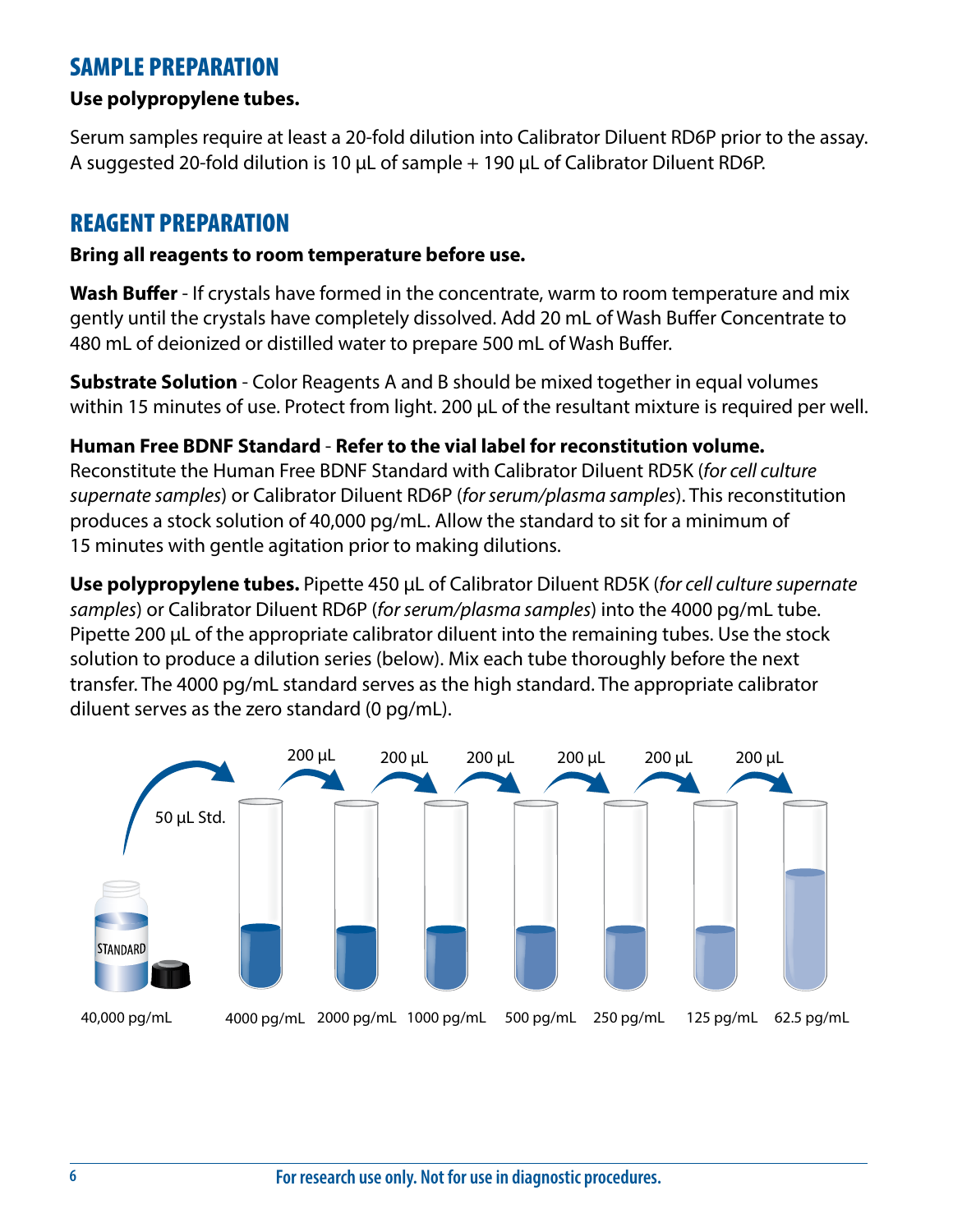#### <span id="page-8-0"></span>ASSAY PROCEDURE

#### **Bring all reagents and samples to room temperature before use. It is recommended that all standards, samples, and controls be assayed in duplicate.**

- 1. Prepare all reagents, working standards, and samples as directed in the previous sections.
- 2. Remove excess microplate strips from the plate frame, return them to the foil pouch containing the desiccant pack, and reseal.
- 3. Add 100 μL of Assay Diluent RD1S to each well.
- 4. Add 50 μL of standard, control, or sample\* per well. Cover with the adhesive strip provided. Incubate for 2 hours at room temperature. A plate layout is provided to record standards and samples assayed.

#### **Note:** *Go to the next step. Do not wash.*

- 5. Add 100 μL of Human Free BDNF Conjugate to each well. Cover with a new adhesive strip. Incubate for 1 hour at room temperature.
- 6. Aspirate each well and wash, repeating the process twice for a total of three washes. Wash by filling each well with Wash Buffer (400 μL) using a squirt bottle, manifold dispenser, or autowasher. Complete removal of liquid at each step is essential to good performance. After the last wash, remove any remaining Wash Buffer by aspirating or decanting. Invert the plate and blot it against clean paper towels.
- 7. Add 200 μL of Substrate Solution to each well. Incubate for 30 minutes at room temperature. Protect from light.
- 8. Add 50 μL of Stop Solution to each well. The color in the wells should change from blue to yellow. If the color in the wells is green or the color change does not appear uniform, gently tap the plate to ensure thorough mixing.
- 9. Determine the optical density of each well within 30 minutes, using a microplate reader set to 450 nm. If wavelength correction is available, set to 540 nm or 570 nm. If wavelength correction is not available, subtract readings at 540 nm or 570 nm from the readings at 450 nm. This subtraction will correct for optical imperfections in the plate. Readings made directly at 450 nm without correction may be higher and less accurate.

\*Samples may require dilution. See Sample Preparation section.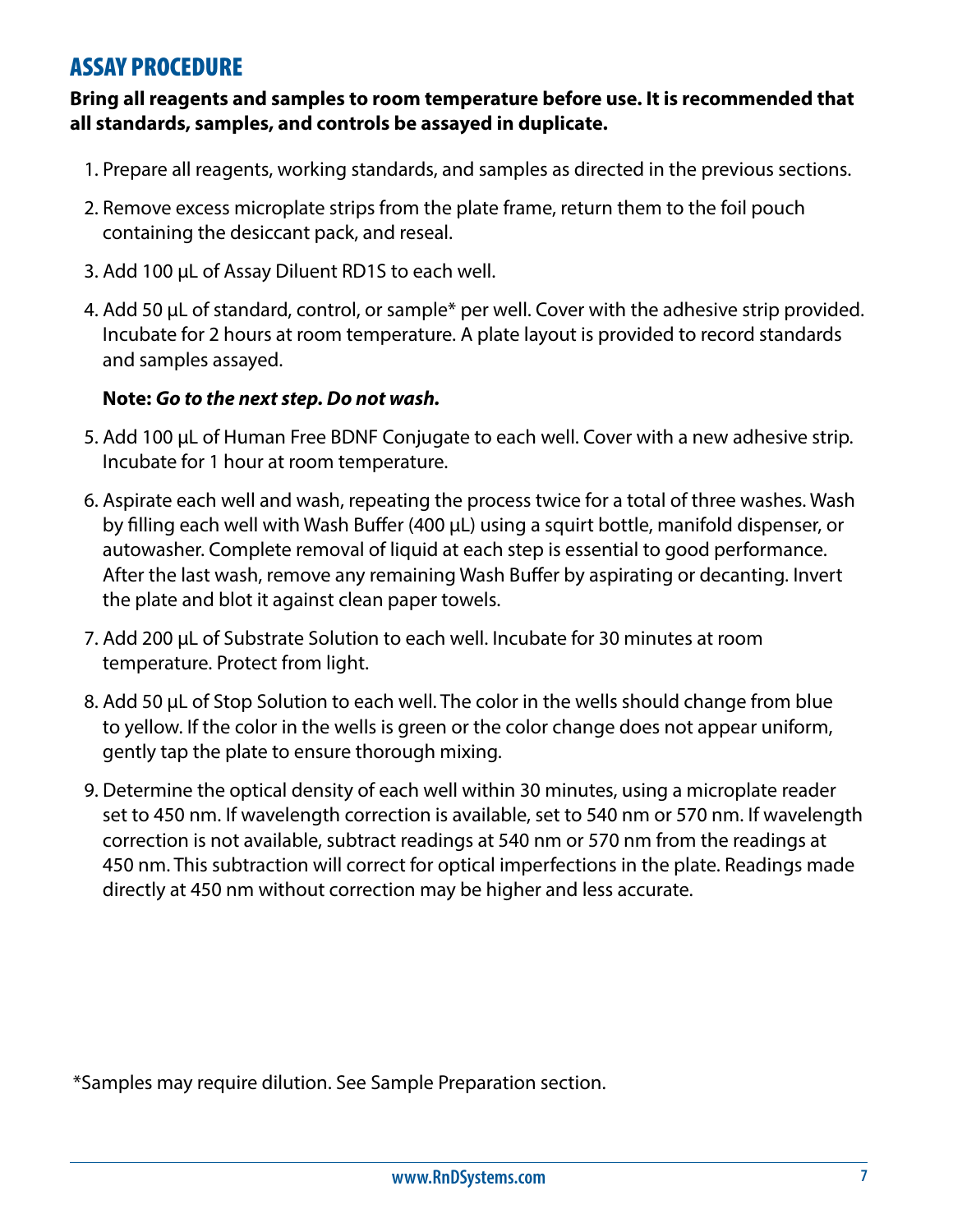#### <span id="page-9-0"></span>CALCULATION OF RESULTS

Average the duplicate readings for each standard, control, and sample and subtract the average zero standard optical density (O.D.).

Create a standard curve by reducing the data using computer software capable of generating a four parameter logistic (4-PL) curve-fit. As an alternative, construct a standard curve by plotting the mean absorbance for each standard on the y-axis against the concentration on the x-axis and draw a best fit curve through the points on the graph. The data may be linearized by plotting the log of the human free BDNF concentration versus the log of the O.D. and the best fit line can be determined by regression analysis. This procedure will produce an adequate but less precise fit of the data.

If samples have been diluted, the concentration read from the standard curve must be multiplied by the dilution factor.

## TYPICAL DATA

These standard curves are provided for demonstration only. A standard curve should be generated for each set of samples assayed.



| (pq/mL) | 0.D.  | <b>Average</b> | <b>Corrected</b> |
|---------|-------|----------------|------------------|
| 0       | 0.033 | 0.034          |                  |
|         | 0.034 |                |                  |
| 62.5    | 0.114 | 0.115          | 0.081            |
|         | 0.116 |                |                  |
| 125     | 0.188 | 0.206          | 0.172            |
|         | 0.225 |                |                  |
| 250     | 0.323 | 0.328          | 0.294            |
|         | 0.332 |                |                  |
| 500     | 0.578 | 0.586          | 0.552            |
|         | 0.594 |                |                  |
| 1000    | 1.024 | 1.017          | 0.983            |
|         | 1.010 |                |                  |
| 2000    | 1.624 | 1.636          | 1.602            |
|         | 1.647 |                |                  |
| 4000    | 2.457 | 2.462          | 2.428            |
|         | 2.466 |                |                  |

#### **CELL CULTURE SUPERNATE ASSAY**





| (pq/mL) | 0.D.  | <b>Average</b> | <b>Corrected</b> |
|---------|-------|----------------|------------------|
| 0       | 0.030 | 0.030          |                  |
|         | 0.030 |                |                  |
| 62.5    | 0.087 | 0.086          | 0.056            |
|         | 0.084 |                |                  |
| 125     | 0.140 | 0.140          | 0.110            |
|         | 0.140 |                |                  |
| 250     | 0.238 | 0.244          | 0.214            |
|         | 0.249 |                |                  |
| 500     | 0.434 | 0.430          | 0.400            |
|         | 0.425 |                |                  |
| 1000    | 0.769 | 0.770          | 0.740            |
|         | 0.771 |                |                  |
| 2000    | 1.242 | 1.238          | 1.208            |
|         | 1.233 |                |                  |
| 4000    | 1.938 | 1.961          | 1.931            |
|         | 1.984 |                |                  |

**8 For research use only. Not for use in diagnostic procedures.**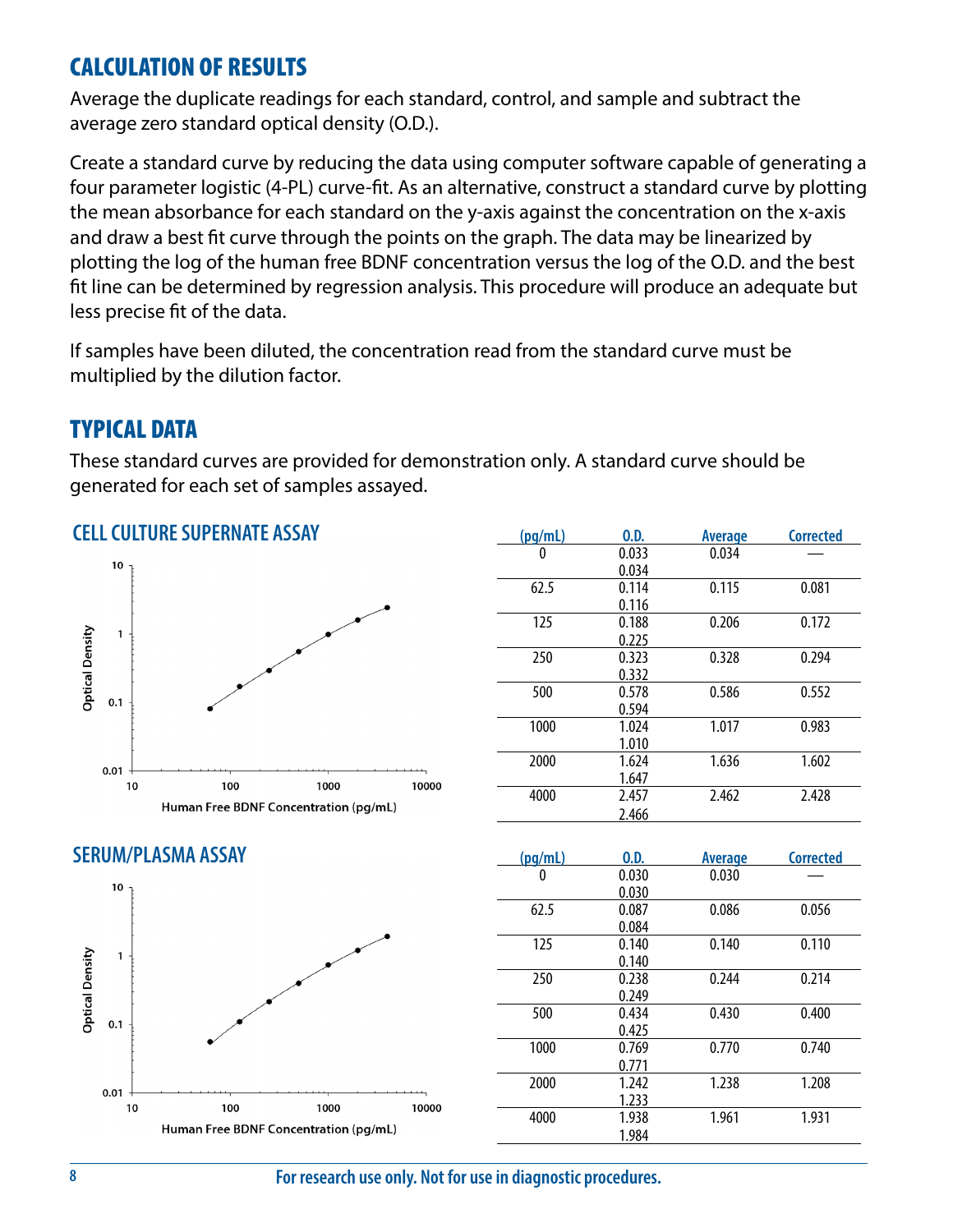## <span id="page-10-0"></span>PRECISION

#### **Intra-Assay Precision** (Precision within an assay)

Three samples of known concentration were tested twenty times on one plate to assess intra-assay precision.

#### **Inter-Assay Precision** (Precision between assays)

Three samples of known concentration were tested in forty separate assays to assess inter-assay precision. Assays were performed by at least three technicians using two lots of components.

#### **CELL CULTURE SUPERNATE ASSAY**

|                           | <b>Intra-Assay Precision</b> |      |      | <b>Inter-Assay Precision</b> |      |       |
|---------------------------|------------------------------|------|------|------------------------------|------|-------|
| Sample                    |                              |      |      |                              |      |       |
| n                         | 20                           | 20   | 20   | 40                           | 40   | 40    |
| Mean (pg/mL)              | 334                          | 825  | 1339 | 358                          | 905  | 1517  |
| <b>Standard deviation</b> | 15.6                         | 28.3 | 56.5 | 36.8                         | 86.8 | 121.6 |
| CV(%)                     | 4.7                          | 3.4  | 4.2  | 10.3                         | 9.6  | 8.1   |

#### **SERUM/PLASMA ASSAY**

|                           |      | <b>Intra-Assay Precision</b> |       | <b>Inter-Assay Precision</b> |       |       |
|---------------------------|------|------------------------------|-------|------------------------------|-------|-------|
| <b>Sample</b>             |      |                              |       |                              |       |       |
| n                         | 20   | 20                           | 20    | 40                           | 40    | 40    |
| Mean (pg/mL)              | 476  | 1258                         | 2175  | 528                          | 1338  | 2287  |
| <b>Standard deviation</b> | 24.0 | 48.2                         | 135.7 | 59.7                         | 102.3 | 186.0 |
| CV(%)                     | 5.0  | 3.8                          | 6.2   | 11.3                         | 7.6   | 8.1   |

## **RECOVERY**

The recovery of human free BDNF spiked to three different levels throughout the range of the assay in various matrices was evaluated.

| <b>Sample Type</b>                     | <b>Average % Recovery</b> | Range   |
|----------------------------------------|---------------------------|---------|
| Cell culture media $(n=5)$             | 96                        | 83-105% |
| Serum <sup>*</sup> $(n=5)$             | 100                       | 85-116% |
| Platelet-poor EDTA plasma $(n=5)$      | 96                        | 89-115% |
| Platelet-poor heparin plasma $(n=5)$   | 93                        | 81-119% |
| Platelet-poor citrate plasma ( $n=5$ ) | 99                        | 87-120% |

\*Samples were diluted prior to assay.

## **SENSITIVITY**

The minimum detectable dose (MDD) of human free BDNF is typically less than 20 pg/mL.

The MDD was determined by adding two standard deviations to the mean O.D. value of twenty zero standard replicates and calculating the corresponding concentration.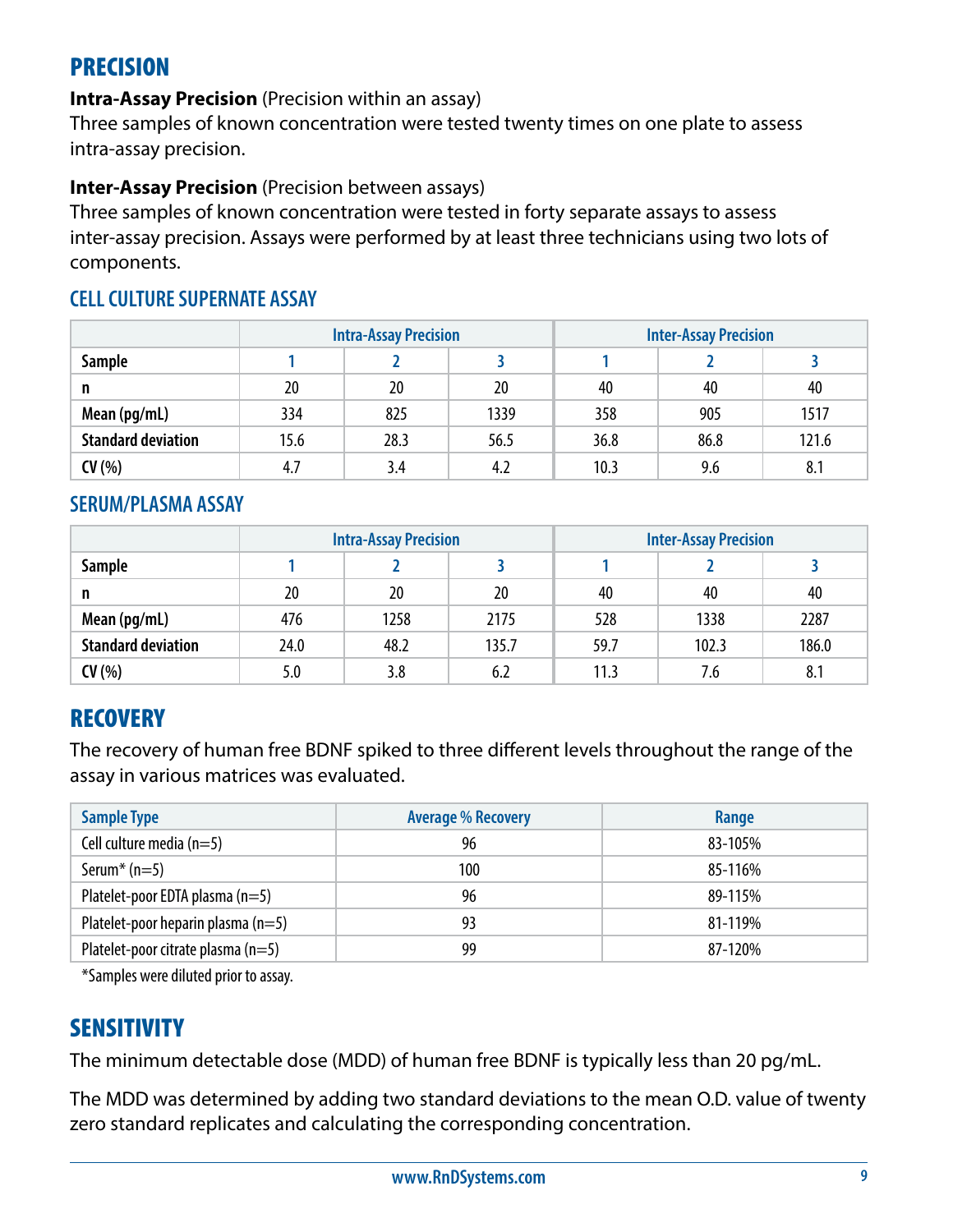## <span id="page-11-0"></span>LINEARITY

To assess the linearity of the assay, samples containing and/or spiked with high concentrations of human free BDNF were diluted with calibrator diluent to produce samples with values within the dynamic range of the assay.

|      |                       |                                         |                               | <b>Platelet-poor</b>             |                                     |                                     |
|------|-----------------------|-----------------------------------------|-------------------------------|----------------------------------|-------------------------------------|-------------------------------------|
|      |                       | <b>Cell culture</b><br>media<br>$(n=5)$ | Serum <sup>*</sup><br>$(n=5)$ | <b>EDTA</b><br>plasma<br>$(n=5)$ | <b>Heparin</b><br>plasma<br>$(n=5)$ | <b>Citrate</b><br>plasma<br>$(n=5)$ |
|      | Average % of Expected | 101                                     | 103                           | 99                               | 103                                 | 97                                  |
| 1:2  | Range (%)             | 100-102                                 | 97-110                        | $92 - 105$                       | 95-109                              | 89-105                              |
|      | Average % of Expected | 101                                     | 104                           | 99                               | 105                                 | 97                                  |
| 1:4  | Range (%)             | 98-105                                  | 92-111                        | 84-112                           | 90-112                              | 85-108                              |
|      | Average % of Expected | 99                                      | 101                           | 100                              | 103                                 | 97                                  |
| 1:8  | Range (%)             | 94-101                                  | 90-110                        | 85-112                           | 87-110                              | 83-106                              |
|      | Average % of Expected | 100                                     | 104                           | 105                              | 108                                 | 101                                 |
| 1:16 | Range (%)             | $96 - 103$                              | 97-115                        | 88-119                           | 86-118                              | 86-111                              |

\*Samples were diluted prior to assay.

## **CALIBRATION**

This immunoassay is calibrated against a highly purified *Sf* 21-expressed recombinant human BDNF produced at R&D Systems®.

The NIBSC/WHO 1st WHO Reference Reagent 96/534 recombinant human BDNF Standard was evaluated in this assay. The dose response curve of the NIBSC Standard 96/534 parallels the Quantikine™ standard curve. To convert sample values obtained with the Quantikine Human Free BDNF kit to approximate NIBSC Units, use the equation below.

NIBSC (96/534) approximate value (IU/mL) = 0.0006 x Quantikine Human Free BDNF value (pg/mL)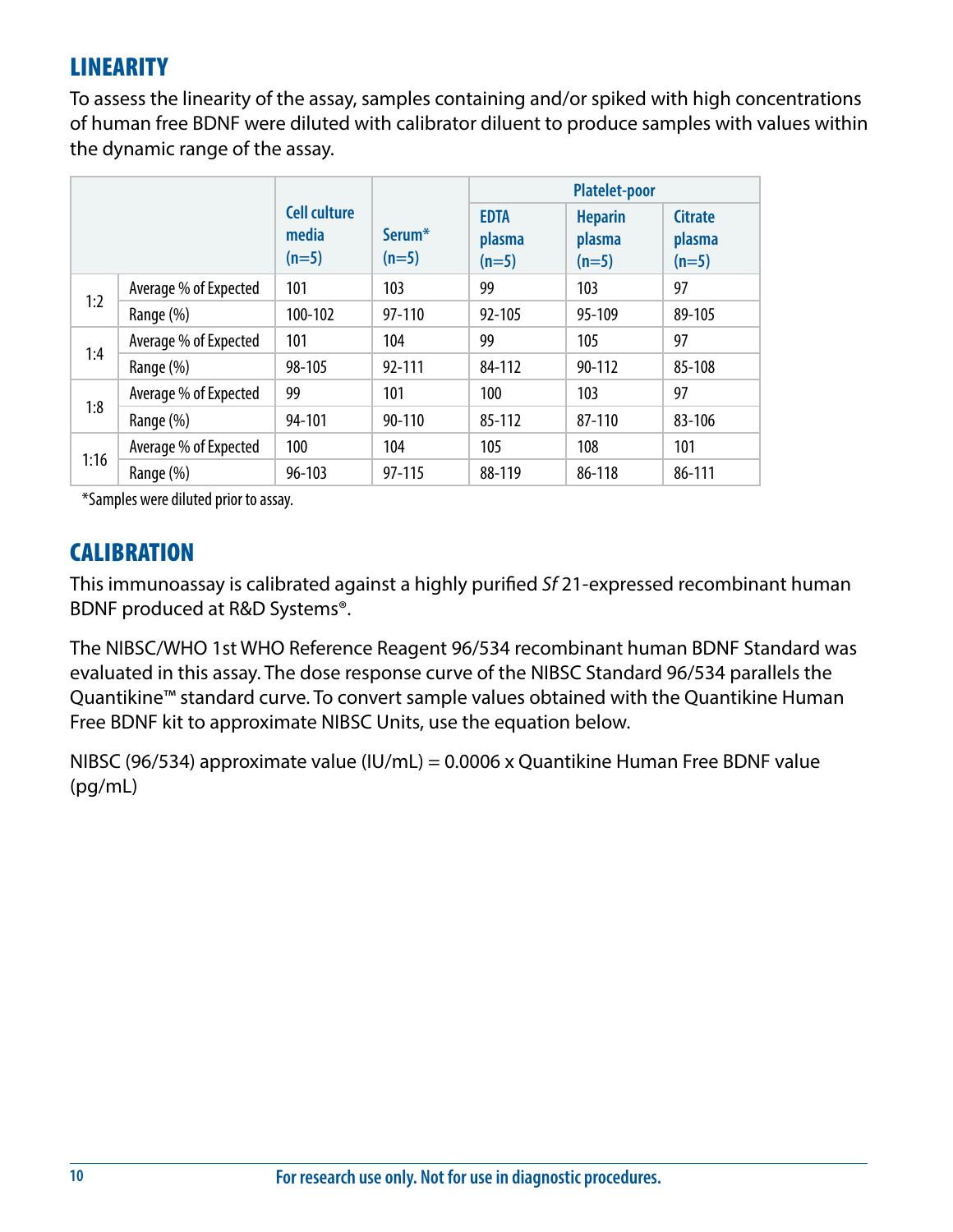## <span id="page-12-0"></span>SAMPLE VALUES

**Serum/Plasma** - Samples from apparently healthy volunteers were evaluated for the presence of human free BDNF in this assay. No medical histories were available for the donors used in this study.

| <b>Sample Type</b>                    | Mean of Detectable (pg/mL) | % Detectable | Range (pg/mL)  |
|---------------------------------------|----------------------------|--------------|----------------|
| Serum <sup>*</sup> ( $n=33$ )         | 27,793                     | 100          | 6186-42,580    |
| Platelet-poor EDTA plasma $(n=33)$    | 428                        | 56           | ND-4137        |
| Platelet-poor heparin plasma $(n=33)$ | 196                        | 55           | ND-528         |
| Platelet-poor citrate plasma $(n=33)$ | 401                        | 94           | <b>ND-1838</b> |

\*Samples were diluted prior to assay.

ND=Non-detectable

**Cell Culture Supernates** - Human peripheral blood mononuclear cells (1 x 10<sup>6</sup> cells/mL) were cultured in RPMI supplemented with 10% fetal bovine serum, 50 μM β-mercaptoethanol, 2 mM L-glutamine, 100 U/mL penicillin, and 100 μg/mL streptomycin sulfate and stimulated with 10 μg/mL PHA. Aliquots of the cell culture supernates were removed on days 1 and 5 and assayed for levels of human free BDNF.

| <b>Condition</b>    | Day $1$ (pg/mL) | Day 5 $(pg/mL)$ |
|---------------------|-----------------|-----------------|
| <b>Unstimulated</b> | 132             | 109             |
| Stimulated          | 160             | 104             |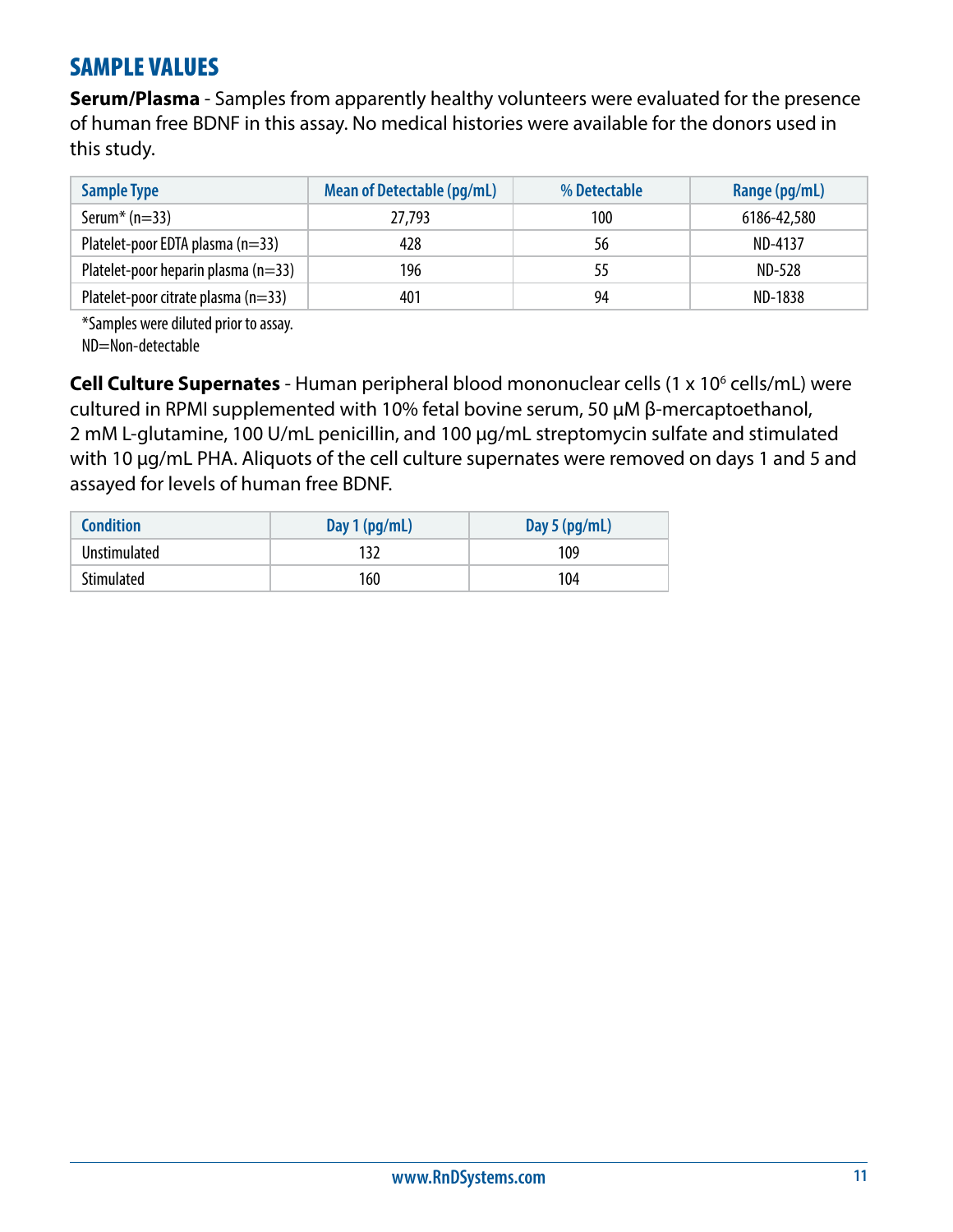## <span id="page-13-0"></span>**SPECIFICITY**

This assay recognizes natural and recombinant human free BDNF.

The factors listed below were prepared at 50 ng/mL in calibrator diluent and assayed for cross-reactivity. Preparations of the following factors prepared at 50 ng/mL in a mid-range recombinant human BDNF control were assayed for interference. No significant cross-reactivity or interference was observed.

| <b>Recombinant human:</b> | <b>Recombinant mouse:</b> |
|---------------------------|---------------------------|
| <b>CNTF</b>               | <b>TrkC</b>               |
| Pro-BDNF (aa19-128)       | TrkB                      |
| $\beta$ -NGF              | Pro-BDNF (aa19-130)       |
| NGF <sub>R</sub>          | $\beta$ -NGF              |
| $NT-3$                    | NGF <sub>R</sub>          |
| $NT-4$                    |                           |
| <b>TrkC</b>               |                           |

**Recombinant rat:** β-NGF

Recombinant human pro-BDNF (aa 19-247/R127A/R128A) cross-reacts approximately 13% in this assay.

Recombinant human TrkB did not cross-react in this assay, but demonstrated interference at all levels tested. TrkB was added at various concentrations to a mid-range BDNF control. The chart below lists the percentage that the control decreased out of the  $\pm$  3 SD range in the presence of the indicated concentrations of TrkB:

| <b>Human TrkB Concentration (ng/mL)</b> | <b>Percentage Decrease</b> |
|-----------------------------------------|----------------------------|
| 50                                      | 87                         |
| 25                                      | 79                         |
| 12.5                                    | 64                         |
| 6.3                                     | 47                         |
| 3.1                                     | 26                         |
| 1.6                                     |                            |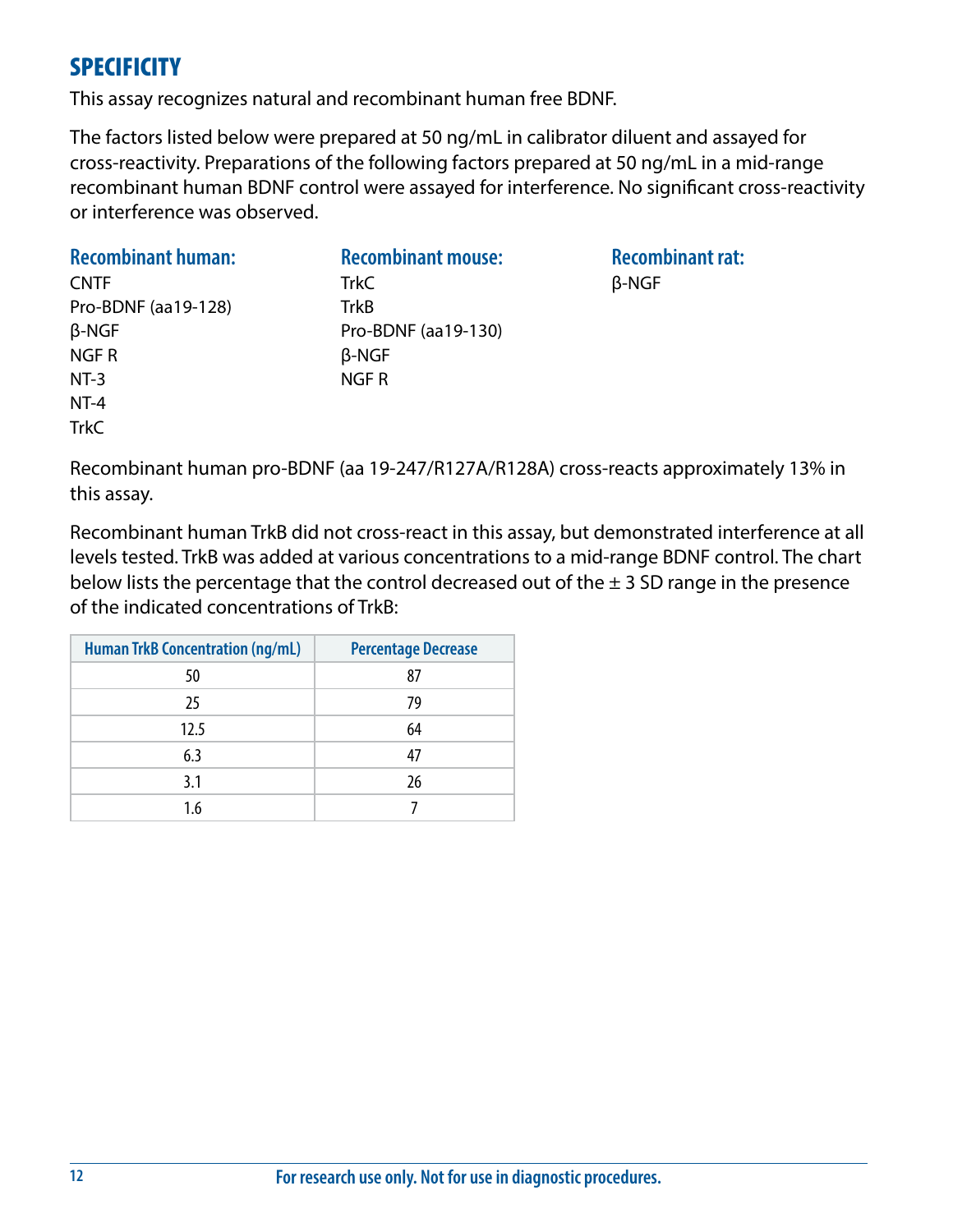#### <span id="page-14-0"></span>**REFERENCES**

- 1. Leibrock, J. *et al.* (1989) Nature **341**:149.
- 2. Maisonpierre, P.C. *et al.* (1991) Genomics **10**:558.
- 3. Rosenfeld, R.D. *et al.* (1995) Protein Expr. Purif. **6**:465.
- 4. Barbacid, M. (1995) Curr. Opin. Cell Biol. **7**:148.
- 5. Cartwright, M. *et al.* (1994) Int. J. Dev. Neurosci. **12**:685.
- 6. Moretto, G. *et al.* (1994) J. Neuropathol. Exp. Neurol. **53**:78.
- 7. Barakat-Walter, I. (1996) J. Neurosci. Methods **68**:281.
- 8. Wetmore, C. *et al.* (1991) Proc. Natl. Acad. Sci. USA **88**:9843.
- 9. Yamamoto, H. and M.E. Gurney (1990) J. Neurosci. **10**:3469.
- 10. Griesbeck, O. *et al.* (1995) J. Neurosci. Res. **42**:21.
- 11. Scarisbrick, I.A. *et al.* (1993) J. Neurosci. **13**:875.
- 12. Radka, S.F. *et al.* (1996) Brain Res. **709**:122.
- 13. Eide, F.F. *et al.* (1993) Exp. Neurol. **121**:200.
- 14. Beutler, B. and C. van Huffel (1994) Science **264**:667.
- 15. Johnson, D. *et al.* (1986) Cell **47**:545.
- 16. Green, L.A. and D.R. Kaplan (1995) Curr. Opin. Neurobiol. **5**:579.
- 17. Wolf, D.E. *et al.* (1995) J. Biol. Chem. **270**:2133.
- 18. Carter, B.D. *et al.* (1996) Science **272**:542.
- 19. Dechant, G. *et al.* (1993) Development **119**:545.
- 20. Shelton, D.L. *et al.* (1995) J. Neurosci. **15**:477.
- 21. Klein, R. *et al.* (1990) Cell **61**:647.
- 22. Eide, F.F. *et al.* (1996) J. Neurosci. **16**:3123.
- 23. Minichiello, L. and R. Klein (1996) Genes and Dev. **10**:2849.
- 24. Canossa, M. *et al.* (1996) J. Biol. Chem. **271**:5812.
- 25. Barbacid, M. (1994) J. Neurobiol. **25**:1386.
- 26. Maroder, M. *et al.* (1996) J. Immunol. **157**:2864.
- 27. Henderson, C.E. (1996) Curr. Opin. Neurobiol. **6**:64.
- 28. Kokaia, Z. *et al.* (1996) Mol. Brain Res. **38**:139.
- 29. Kishino, A. *et al.* (1997) Exp. Neurol. **144**:273.